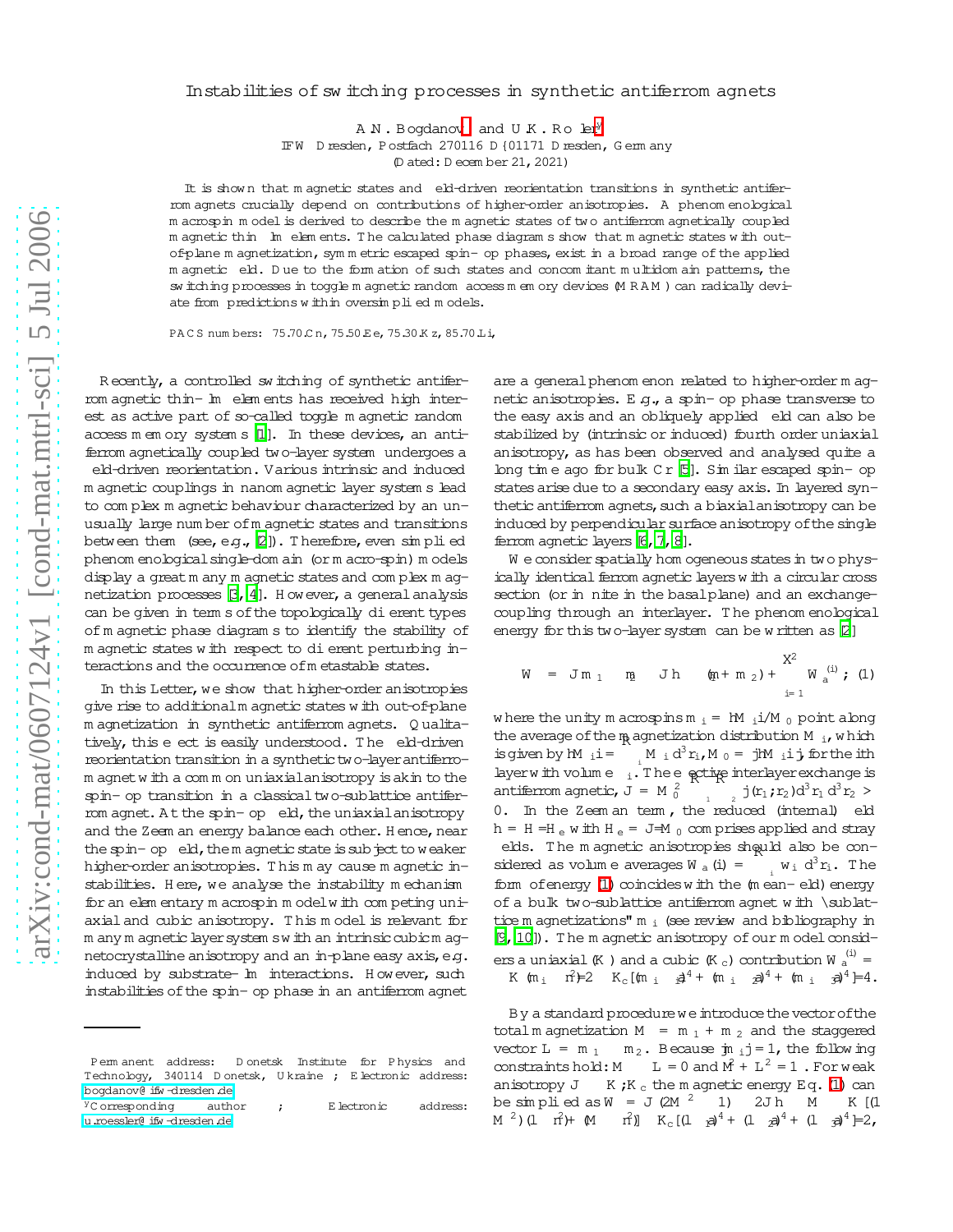

<span id="page-1-2"></span>FIG. 1: The magnetic phase diagram for small cubic anisotropies K  $_{\rm c}$  < K  $\,$  holds only planar stable phases. Antiferrom agnetic (a) and spinop (b) states exist in a m agnetic eld H<sub>z</sub> along the easy axis n. The rst-order (spin-op) transition occurs in the critical eld  $h_{SF}$ . In oblique m agnetic elds,  $H_x \div 0$ , the transition occurs between canted (c) phases that are distorted antiferrom agnetic and spinop states. Stability lim its ofm etastable states are given by thin lines. D ashed line gives the continuous transition into the spinip (saturated ferrom agnetic) phase.

where  $l = L = j$  j is the unity vector along the staggered vector. An independent m in in ization w ith respect to M  $y$ ieldsM = [h (h l)l]=2 (for details, see sim ilarcalculations in bulk system  $s$ , e.g.  $[9]$ ). A fter substituting this expression for M and om itting constant term  $s$ , one obtains the m agnetic energy as function of the unity vector  $(\sin \cos ; \sin \sin ; \cos )$  as

$$
\begin{array}{rcl}\n\mathfrak{F} & = & (\text{J} & (\text{K} = 4) \cos(2) ) \text{ (h} \quad {}^{2} \text{J} \text{)} \quad \text{K} \quad \cos^{2} \\
& & \text{K}_{\text{c}} \quad 1 + \cos^{2} 2 \quad \sin^{4} \quad \sin^{2} 2 \quad = 4; \qquad (2)\n\end{array}
$$

<span id="page-1-0"></span>for a con quration with the uniaxial direction n and one of the cubic axis  $a_i$  along the Z axis, and for m agnetic elds restricted to the X O Z plane, h

(h sin ;  $0;h \infty$  ). D epending on the ratio between uniaxial and cubic anisotropy, there are three topologically dierent m agnetic phase diagram s

I. For K  $>$  K  $_{\rm c}$  only planar phases with = 0 are stable, i.e., the m agnetization vectors are in  $X$  O Z plane. In this case energy [\(2\)](#page-1-0) can be reduced to the follow ing functional

$$
( ) = \frac{18}{2} \cos^2 2 \quad 18^{\circ} \sin 2 \quad ; \qquad (3)
$$

<span id="page-1-1"></span>where  $\mathbb{R}^2 = K h^2 + 2K_c$ ,  $\mathbb{R}^2 = J h^2 \cos 2 \text{ if}$  $\frac{2}{5}$   $\mathbf{r}$  $\mathbb{H}^2 = \text{J}h^2 \sin 2$  , and  $h_{SF} = \frac{P}{2K} = \frac{1}{2K}$  is the reduced spin op eld.

The energy  $(3)$  is akin to the free energy of a bulk uniaxial ferrom agnet  $[11]$  $[11]$  and of antiferrom agnets  $[10]$  $[10]$ . The corresponding m agnetic phase diagram is show n in Fig. [1.](#page-1-2) At zero eld and in a m agnetic eld along the Z axis,

 $h < h_{SF}$ , the antiferrom agnetic phase (Fig. [1](#page-1-2) (a)) has the lowest energy w hile the spinop phase (ljjX axis, Fig. [1](#page-1-2) (b)), has lowest energy for  $h_{SF}$  < h < h<sub>1</sub> = 2  $K_c = J$   $K = J$ . At the eld  $h_{SF}$  a proper spin-op takes place. This is the rst-order transition between the collinear and the opped states. As the eld approaches  $h_1$  the spin- op phase continuously transform s into the saturated spin- ip phase,  $Fig. 1$  $Fig. 1$  (c). In m agnetic elds w ith com ponents transverse to the easy direction, a canted phase is stable,  $F$  ig. [1](#page-1-2) (d). The region of the m etastable states near the spin- op transition is circum scribed by a m odi ed astroid  $(\mathbf{ff}_x)^{2=3} + (\mathbf{ff}_z)^{2=3} =$  $(\mathbb{R}^2)^{2=3}$ . The hyperbola h<sup>2</sup> cos2 = h<sub>SF</sub> gives the line of the rst-order transition between the distorted antiferrom agnetic phase,  $_1$  = arcsin(tan 2 =tan 2 c)=2, and the spin-op phase,  $=2$ , where the m axim um angle  $c =$  arctan (K =J + K  $c =$ K )=2 designates the end point of the  $rst$ -order transition line,  $F$  ig. [1.](#page-1-2)



<span id="page-1-3"></span>FIG . 2: Lability lines of the escaped spinop phase for  $K = J = 0:1$  and dierent ratios between cubic and uniaxial anisotropy.

In a purely uniaxial system,  $(K_c = 0)$ , the spin-op state has an in nite degeneracy with respect to rotation of the vector laround the Z axis. A pplication of a m agnetic eld w ith a com ponent transverse to the easy axis lifts this degeneracy. T hen only a canted phase exists w ith the m agnetization vectors in the plane spanned by the easy direction and H (the  $(X \cup Z)$  plane in Fig. 1).

A rem arkably dierent situation occurs for nonzero K  $c$ . The cubic anisotropy reduces the degeneracy of the spinop phaseto two preferabledirectionsin theX O Y -plane,  $a_x$  and  $a_y$  in our model. For nite K  $_c$ , a sm allenough com ponent of the m agnetic eld along the X axis can not destroy the local stability of the spin- op con gurations w ith ljjY . T his im plies that cubic anisotropy can stabilize spinop states w ith m agnetization com ponents out of the plane, which we call a symmetric escaped spin- op state.

In the lim it ofweak anisotropiesthe escaped spinop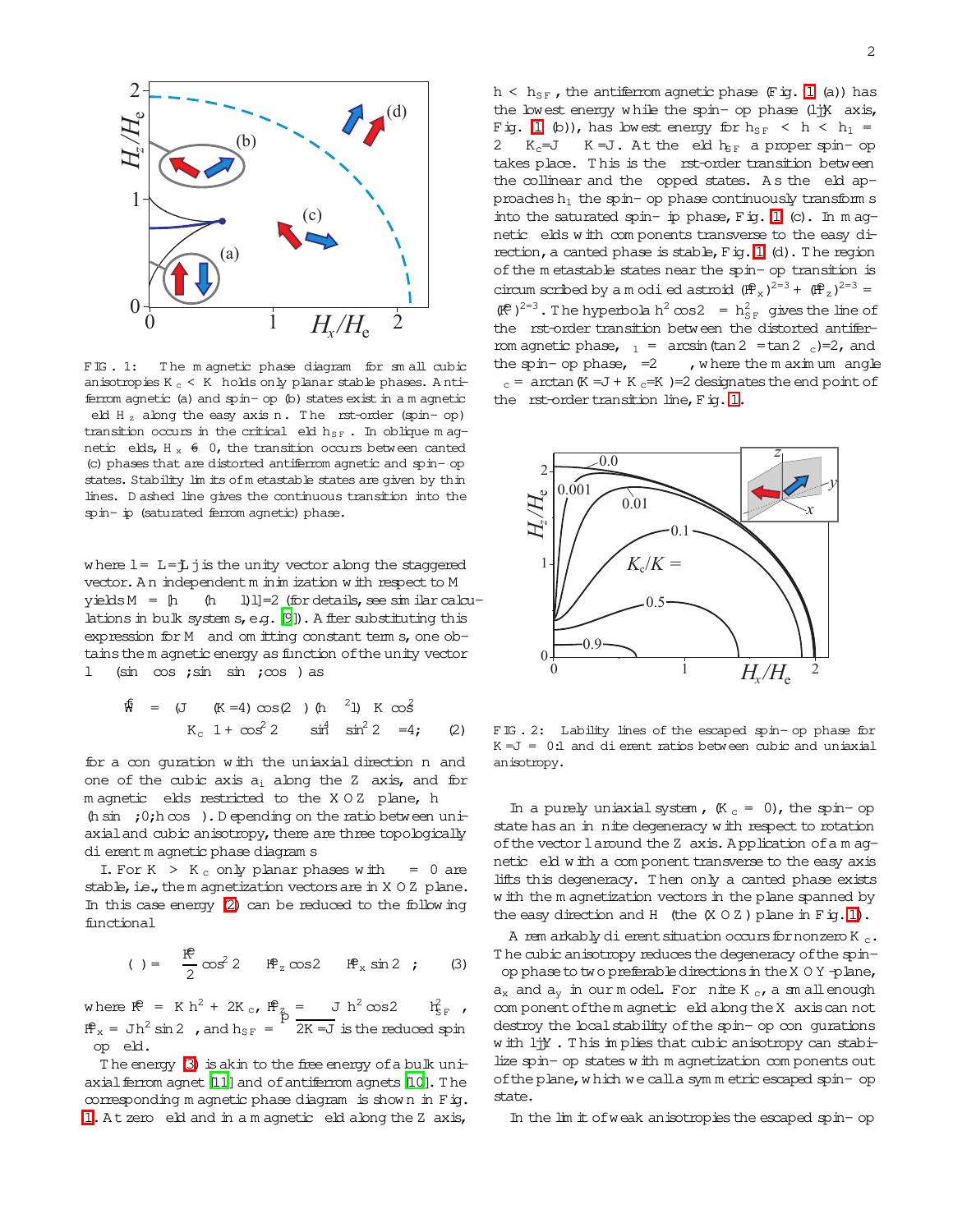

<span id="page-2-9"></span>FIG . 3: The m agnetic phase diagram for K  $\leq$  3K  $_c$ =4 contains a rst order transition, thick (red) line, between the canted and escaped spin- op phase. Both phases continuously transform into the saturated state at critical lines (dashed blue). T he rst-order and two second-order lines m eet in a bicritical point. Inset (A ): the phase diagram for case  $K_c > K > 3K_c=4$ , is interm ediate between the simple case planar K > K  $_{c}$  and the m ain gure. Inset  $(B)$ : sketch of a multidom ain pattern in the escaped spin- op phase.

con quration can be w ritten as

$$
m_1(m_2) = (h \sin( )=2; () \frac{p}{4} = 2; h \cos( )): (4)
$$

<span id="page-2-8"></span>N ote that the escaped spinop conguration [\(4\)](#page-2-8) is degenerate w ith respect to the sign of the y-com ponents.

T he lability line forthe escaped spinop phase can be readily derived from Eq. [\(2\)](#page-1-0)

$$
h_z^2 = \frac{2J \ 4 \left(1 \quad (K_c = K)\right) \quad h_x^2 \quad h_x^2 + 2K_c = J}{h_x^2 \left(2J \quad K\right) + 4 \left(K_c = K\right) \left(2J + 3K\right)} \tag{5}
$$

For weak cubic anisotropy,  $K_c=K$  1, the stability region ofthe escaped phase is restricted to a narrow strip near the H<sub>z</sub> axis and the vicinity of the spin- $ip$  eld (Fig. [2\)](#page-1-3). T his region gradually spreads w ith increasing

3

K  $_c$ =K, and for K  $_c$ =K > 1  $\pm$  covers the w hole phase plane below the spinip line.

 $II.K_c > K > 3K_c=4$  For K<sub>c</sub> > K the escaped phase has lowest m agnetic energy and, therefore, it becomes stable in certain regions of the phase diagram  $(F \nvert g. 3)$  $(F \nvert g. 3)$ . The rst-order transition line between the escaped and canted phase, red lines in Fig. [3,](#page-2-9) is given by a set of param etric equations

<span id="page-2-10"></span>
$$
(h_x; h_z) = \frac{8}{J(1 - \sin^2)} \sin \cos^2 3t
$$
 or  $\sin^2 6t$ 

w ith =  $K_c=K$  and the solution for the canted phase at the transition line. For  $1 < K_c = K < 4 = 3$ , the transition line between the canted and the escaped states consists of a low eld line and a high eld line (green and red in Fig. [3](#page-2-9) (A )).T hese lines m eet each other and the rst-order line between two dierently canted phases (blue) in a triple point  $(h_x^{\text{(tr)}} =$ p  $2(K_c$  K  $)=J$ ,  $h_k^{(tr)}$  =  $\sqrt{2K_C}$   $\sqrt{-J}$ ).

III. K < 3K  $_c=4$ . For K  $_c = 4K = 3$ , the triple point m erges w ith the end point of the transition between the canted phases. The topology of the phase diagram changes  $(F \nvert g. 3)$  $(F \nvert g. 3)$  and now includes only one rst-order transition line between the escaped and the canted planar phases. This rst-order transition line  $(\mathbb{E}\,q.6))$  ends at a bicritical point  $(h_x = p)$  $\overline{K_c}$  K )=K<sub>c</sub>; h<sub>z</sub> =  $2 = K = K_c$ , with  $=$  arctan p  $(K<sub>c</sub> K)=K$ , where two continuous spin- ip lines meet.

The degeneracy of the escaped phases [\(4\)](#page-2-8) w ith respect to the out-of-plane com ponents of the m agnetization m ay lead to the form ation of regularm ultidom ain states  $(F \text{ is } 1)$ . [3](#page-2-9) (B)).T he dem agnetization in these dom ain structures e ectively counteracts the antiferrom agnetic coupling.

The results for the m odelw ith a com petition of uniaxialand cubic anisotropies exem plify the occurrence of escaped m agnetic con gurations in antiferrom agnetic layer system s. The escaped phase is metastable in w ide regions of the eld even for weaker cubic anisotropies. T herefore, sw itching processes in toggle m ode M RAM devices m ay failbecause the eld-driven system can escape into m etastable states w ith perpendicularm agnetization com ponents and the ensuing strong dem agnetization e ects.

Acknowledgm ents. W ork supported by D FG (RO 2238/6). A N B. thanks H. Eschrig for support and hospitality at IFW D resden.

- <span id="page-2-0"></span> $[1] T.M.M a t t, J.K.D eB rosse, J.A.Gabric, E.T.Gow,$ M . C . Lom orey, J. S. Parenteau, D . R . W illm ott, M . A. W ood, W . J. Gallagher, IBM . J. Res. & Dev. 50, 25  $(2006)$ .
- <span id="page-2-1"></span>[2] U .K .R oler,A .N .B ogdanov,Phys.R ev.B 69,184420 (2004).
- <span id="page-2-2"></span>[3] D.C.W orledge, Appl.Phys.Lett.84,2847 (2004); IBM. J.R es.& D ev.50,69 (2006).
- <span id="page-2-3"></span>[4] S.-Y. W ang, H. Fujwara, J. Appl. Phys. 98, 024510

(2005);S.-Y .W ang,H .Fujiwara,M .Sun,J.A ppl.Phys. 99,08N 903 (2006).

- <span id="page-2-4"></span>[5] Z.B arak,E.Fawcett,D .Feder,G .Lorincz,M .B .W alker, J.Phys.F:M etalPhysics11,915 (1981).
- <span id="page-2-5"></span>[6] L.N eel,J.Physique R adium 15,225 (1954).
- <span id="page-2-6"></span> $[7]$  A.N.B ogdanov, U.K.Roler, K.H.Muller, J.M agn. M agn.M ater.238,155 (2002).
- <span id="page-2-7"></span>[8] A .N .B ogdanov,A .V .Zhuravlev,I.V .Zhikharev,U .K . Ro ler, J.M agn.M agn.M ater. 290-291, 768 (2005).